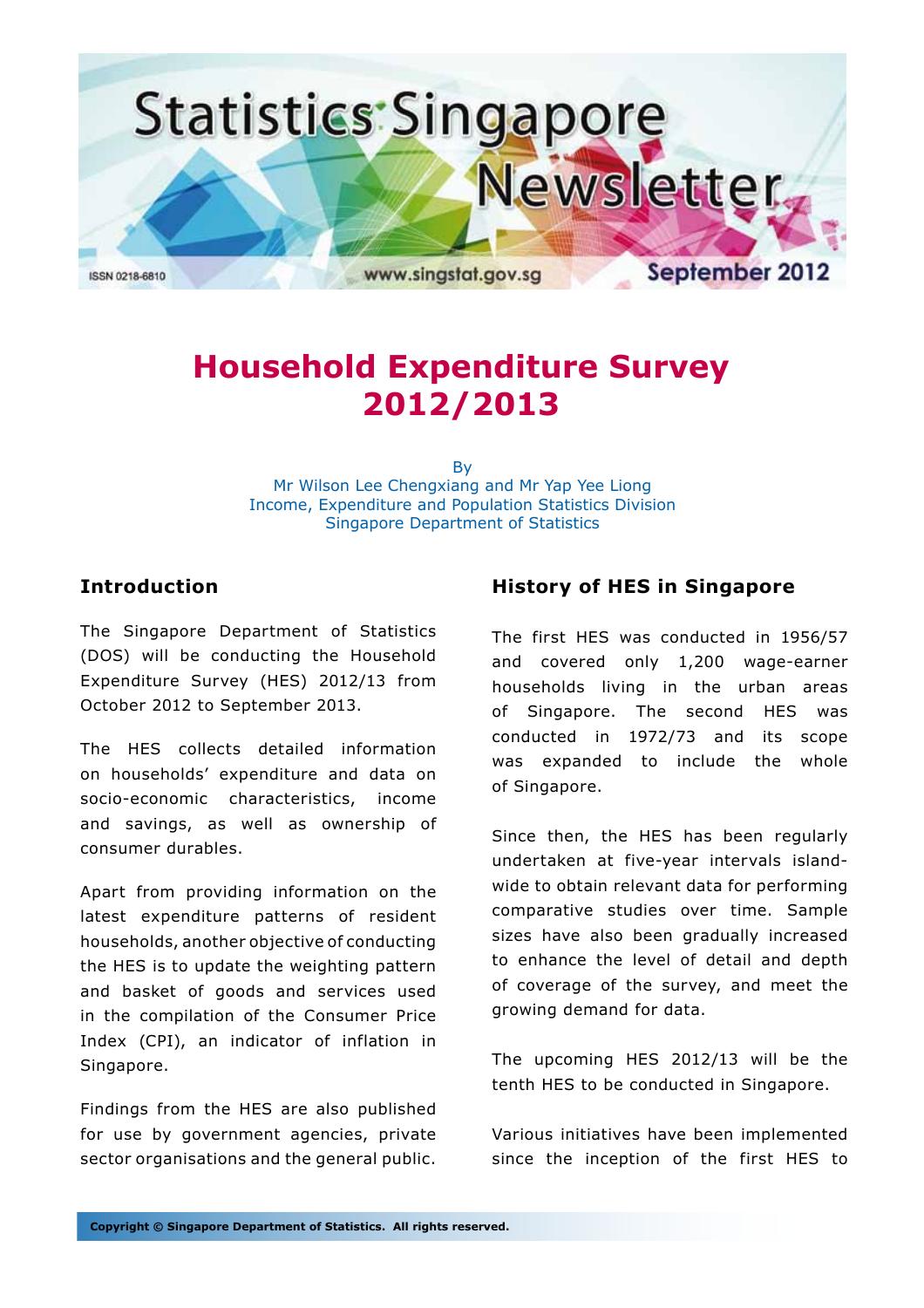reduce respondent burden, increase data accuracy and improve operational efficiency.

Beginning with HES 1992/93, the period during which respondents were required to record their expenditure was reduced from one month to two weeks.

With the advent of technological improvements and computerisation, administrative data were increasingly leveraged upon since HES 1997/98 to reduce the reporting burden of respondents and improve the quality of data compiled.

New technologies were also introduced in recent HES to improve the efficiency of data capture and coding.

In HES 1997/98, the Optical Mark Reader was employed to capture data on the availability of consumer durables in households. In HES 2002/03, the Intelligent Classification and Coding System<sup>1</sup> was developed to facilitate data processing by streamlining the way in which codes were assigned and input.

Hand-held Personal Digital Assistants (PDAs) were used in HES 2007/08 in lieu of hardcopy survey forms to collect information during face-to-face interviews of households by field interviewers. The PDAs featured builtin checks for the completeness of data collected during field interviews, thus helping to enhance data quality at the

point of data collection instead of waiting until the data processing stage.

## **Approach for HES 2012/13**

For the upcoming HES 2012/13, about 11,000 households in Singapore have been selected to participate in the survey. These households will be divided into batches over the period of the yearlong survey, with each batch being surveyed for two weeks.

Interviewers from DOS will visit these households to conduct face-to-face interviews.

They will obtain detailed information on households' expenditure and data on socio-economic characteristics. The interviewers will also issue specially designed booklets to these households to record their regular and daily expenditure for a period of two weeks.

Apart from the booklets for recording regular and daily expenditure, other relevant information will be collected with the use of Ultra Mobile Personal Computers (UMPCs) instead of hardcopy survey forms.

Automatic branching of questions, as well as data completeness and consistency checks built into the UMPCs will allow clarifications to be sought on the spot by field interviewers and minimise the number of calls that may be made to respondents for clarifications following the interviews.

<sup>1</sup> More information on the Intelligent Classification and Coding System for HES 2002/03 is available from the March 2003 issue of the Statistics Singapore Newsletter (http://www.singstat.gov.sg/pubn/ssn/archive/ssnmar2003.pdf).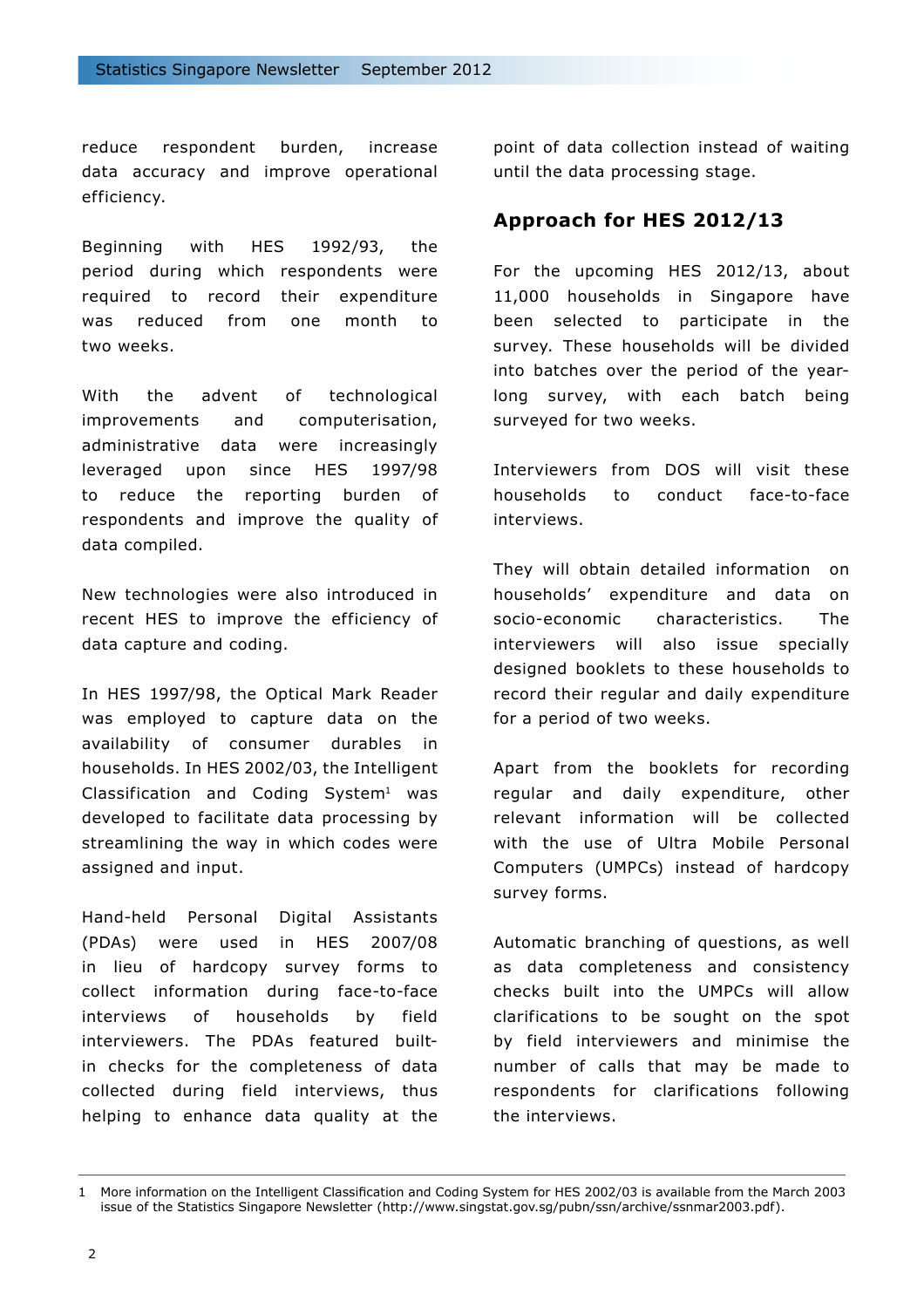Data quality is thereby directly improved during the face-to-face interviews of households, rather than later at the backend during data processing.

With the elimination of hardcopy questionnaires, the amount of logistical effort in printing and transporting the forms is reduced. Efficiency of data processing is also improved as data are captured directly into the UMPCs without the need for manual input and coding of responses at the back-end.

The use of UMPCs will also lead to a significant reduction in IT software development efforts compared to using PDAs.

Table 1 summarises the key initiatives introduced for the HES since its first launch in 1956/57.

# **HES 2012/13 Data Items and Uses**

Findings from the HES provide information on how the profile and expenditure patterns of resident households in Singapore have changed over time.

The data collected serve as vital inputs for policy formulation and evaluation by government agencies, as well as business decision-making by private sector organisations.

Table 2 provides an overview of the data items that will be collected in HES 2012/13 and the potential uses of the data.

## **Publicity for HES 2012/13**

A series of publicity activities for HES 2012/13 will be launched to generate public awareness and encourage participation and cooperation from respondents.

For the first time, the publicity activities for HES 2012/13 will incorporate the use of posters in place of radio announcements that were previously used in the publicity for HES.

These posters will be displayed at selected mass rapid transit (MRT) and light rapid transit (LRT) stations, as well as other strategic locations, including community centres and town councils. The display of posters at specific locations enables the publicity efforts to be targeted at selected locations covered by the survey at any one time.

Apart from posters, monthly press releases will be issued to inform the public of the specific areas surveyed in that particular month. Households selected for the survey will receive a notification package via post.

Respondents and the general public may visit the HES 2012/13 website (http:// www.singstat.gov.sg/hes1213) for more information regarding the survey.

A dedicated email feedback channel (singstat hes@singstat.gov.sg) and a survey hotline (1800-888-1213) will also be in operation during the year-long survey for queries and feedback pertaining to the HES.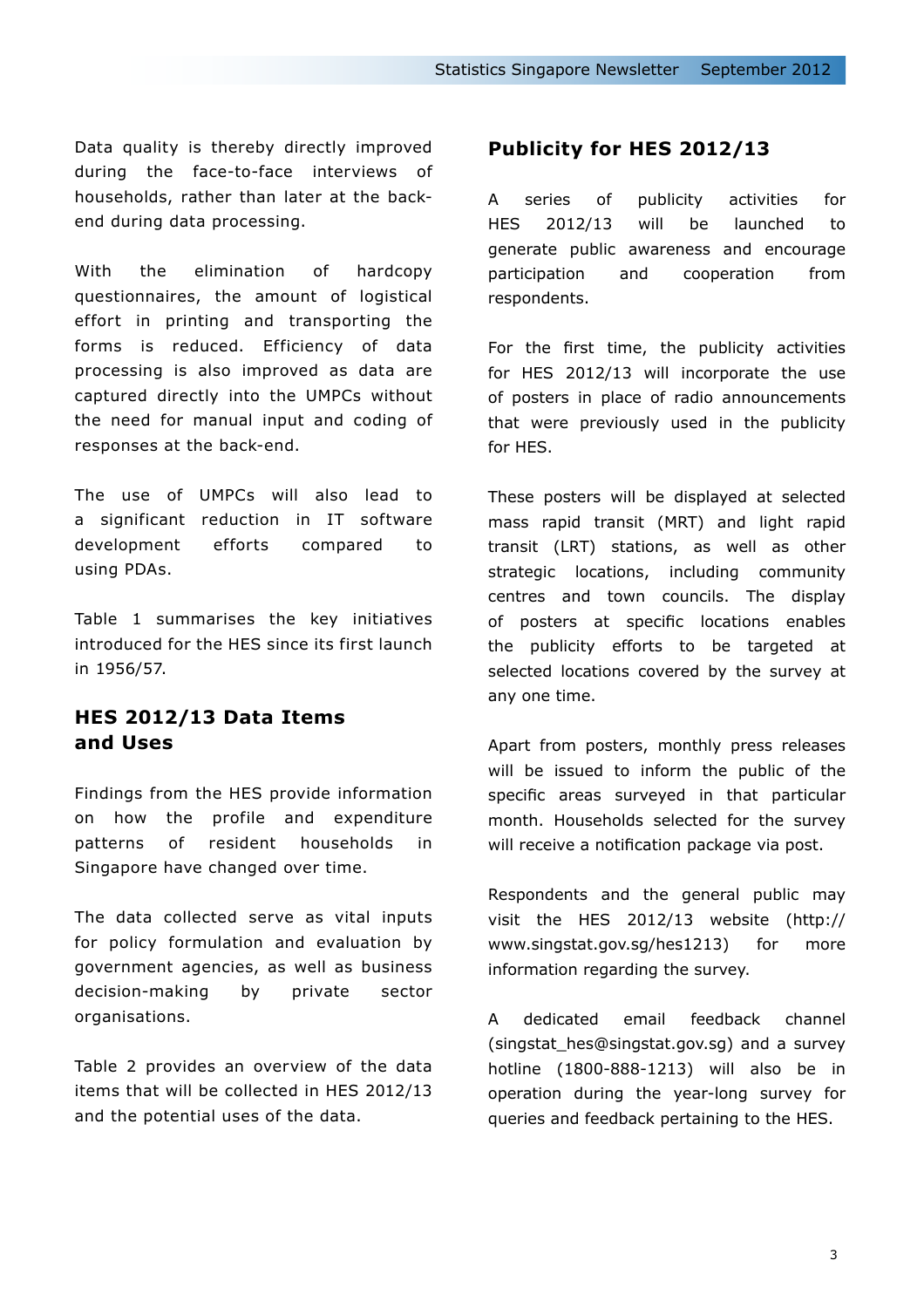# TABLE 1 HISTORY OF HES, 1956/57 - 2012/13

| Years   | <b>Sample Size</b> | <b>Key Initiatives</b>                                                                                                                                                                                                                                                                                                                                                                                                                                                                                                  |
|---------|--------------------|-------------------------------------------------------------------------------------------------------------------------------------------------------------------------------------------------------------------------------------------------------------------------------------------------------------------------------------------------------------------------------------------------------------------------------------------------------------------------------------------------------------------------|
| 1956/57 | 1,200              | First expenditure survey.<br>Covered urban areas only.<br>Required respondents to record their expenses over a one-month period.<br>$\bullet$                                                                                                                                                                                                                                                                                                                                                                           |
| 1972/73 | 3,500              | Second expenditure survey.<br>Covered the whole country.<br>Collected information on the socio-economic characteristics of the general<br>population.                                                                                                                                                                                                                                                                                                                                                                   |
| 1977/78 | 5,200              | Third expenditure survey.                                                                                                                                                                                                                                                                                                                                                                                                                                                                                               |
| 1982/83 | 5,900              | Fourth expenditure survey.                                                                                                                                                                                                                                                                                                                                                                                                                                                                                              |
| 1987/88 | 7,700              | Fifth expenditure survey.                                                                                                                                                                                                                                                                                                                                                                                                                                                                                               |
| 1992/93 | 8,500              | Sixth expenditure survey.<br>Shortened the period for respondents to record their expenditure from one<br>month to two weeks to reduce respondent burden.                                                                                                                                                                                                                                                                                                                                                               |
| 1997/98 | 9,000              | Seventh expenditure survey.<br>Used the Optical Mark Reader to capture data from the survey of consumer<br>durables in households, leading to savings of time, manpower and costs as<br>compared with the traditional key-punching method, while minimising errors in<br>data capture.                                                                                                                                                                                                                                  |
| 2002/03 | 9,000              | Eighth expenditure survey.<br>Included one-person households in the analysis of HES results for the first time.<br>Developed Intelligent Classification and Coding System to improve the<br>efficiency of data capture and coding.                                                                                                                                                                                                                                                                                      |
| 2007/08 | 10,500             | Ninth expenditure survey.<br>Used PDAs to collect information during face-to-face interviews of households<br>by field interviewers, in lieu of hardcopy survey forms.<br>Adopted the Singapore Standard Classification of Individual Consumption<br>$\bullet$<br>According to Purpose (S-COICOP) for the coding of expenditure items to allow<br>for better international comparability.<br>Leveraged to a greater extent on administrative data to reduce respondent<br>$\bullet$<br>burden and improve data quality. |
| 2012/13 | 11,000             | Tenth expenditure survey.<br>Used UMPCs in place of PDAs, resulting in a significant reduction in IT software<br>development efforts.                                                                                                                                                                                                                                                                                                                                                                                   |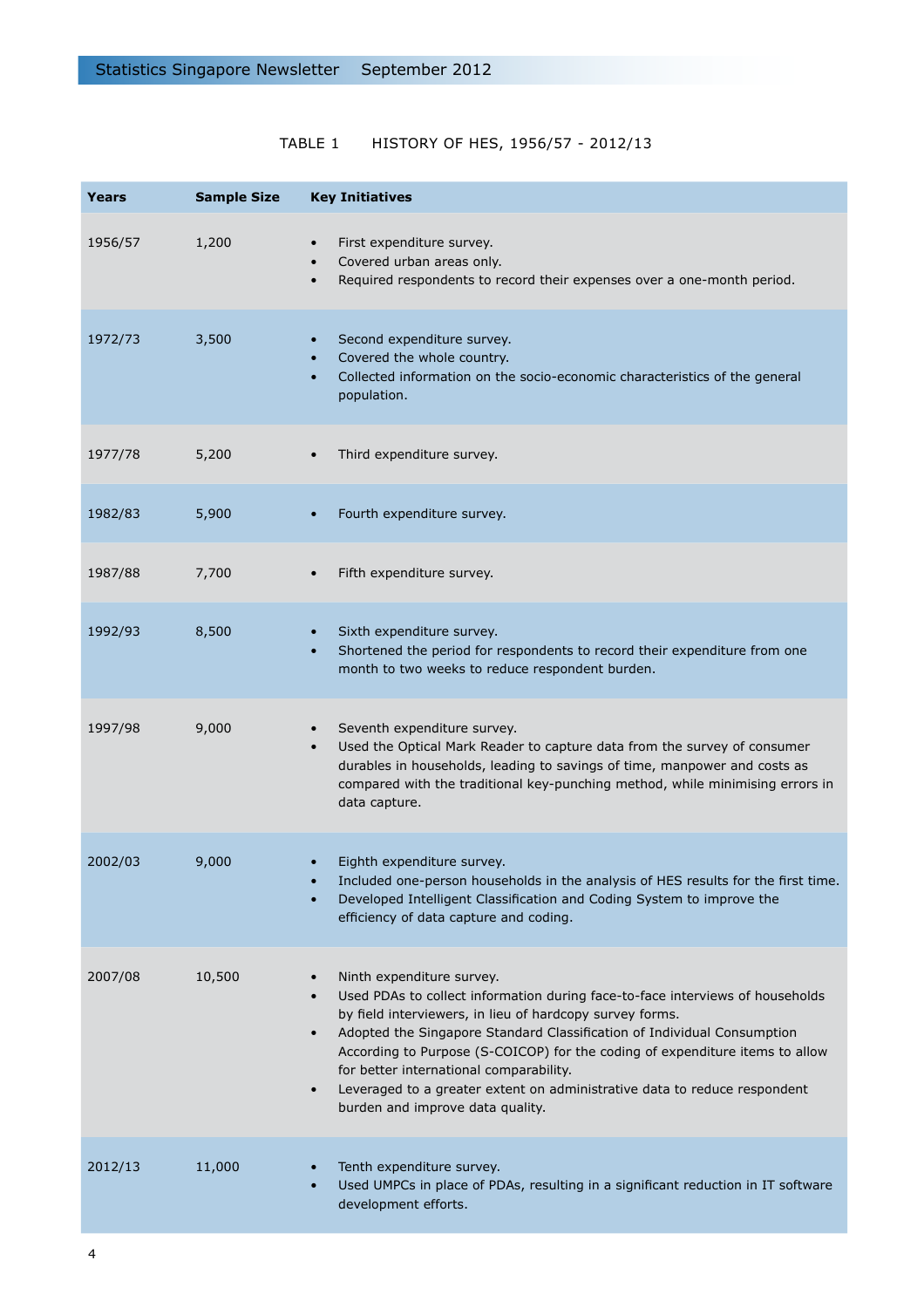## TABLE 2 DATA ITEMS IN THE HES AND USES OF THE DATA

| <b>Data Items</b>                                                                                                                                                                                                     | Uses                                                                                                                                                                                                                                                                                                                                                                                                                                                                                                    |
|-----------------------------------------------------------------------------------------------------------------------------------------------------------------------------------------------------------------------|---------------------------------------------------------------------------------------------------------------------------------------------------------------------------------------------------------------------------------------------------------------------------------------------------------------------------------------------------------------------------------------------------------------------------------------------------------------------------------------------------------|
| <b>Demographic and Social Data</b>                                                                                                                                                                                    |                                                                                                                                                                                                                                                                                                                                                                                                                                                                                                         |
| Name<br>$\bullet$<br>Date of Birth<br>٠<br>Whereabouts<br>٠<br><b>Ethnic Group</b><br>٠<br><b>Identification Type</b><br>٠<br><b>Marital Status</b><br>٠<br>Household Grouping<br>٠<br>Parent and Spouse Linkage<br>٠ | Data on the basic demographic profile of the population are used in<br>studies on changes in expenditure patterns through the years. Some<br>examples of use include:<br>To study the changes in the profile of households over time,<br>1.<br>such as household size and the impact on household income and<br>expenditure.<br>To analyse the nature of living conditions and income and<br>2.<br>expenditure patterns of specific segments of the population, such<br>as retirees and young families. |
| <b>Housing Data</b>                                                                                                                                                                                                   |                                                                                                                                                                                                                                                                                                                                                                                                                                                                                                         |
| Dwelling Type<br>Tenancy<br>House Purchase and Mortgage<br>House Insurance<br>Repairs and Renovations<br><b>Rent Paid</b><br><b>Maintenance Cost</b>                                                                  | Housing data are used to study the profile of home owners and tenants.<br>Data on dwelling type are also studied together with income and<br>expenditure data for the analysis of household consumption expenditure<br>and income across different types of housing.                                                                                                                                                                                                                                    |
| <b>Data on Availability of Consumer Durables</b>                                                                                                                                                                      |                                                                                                                                                                                                                                                                                                                                                                                                                                                                                                         |
| Audio-Visual Products/ Services<br>Household Appliances<br>Motor Vehicles<br>Telecommunication Equipment &<br>٠<br>Apparatus<br>Personal Computer & Information<br>Processing Equipment<br>Others                     | Data on availability of consumer durables serve as a proxy indicator of<br>households' access to modern day conveniences and standard of living.<br>Such data can be used to assess households' economic well-being over<br>time.                                                                                                                                                                                                                                                                       |
| <b>Expenditure Data</b>                                                                                                                                                                                               |                                                                                                                                                                                                                                                                                                                                                                                                                                                                                                         |
| Durable Goods<br>Cars<br>Travel<br>Wedding<br>Funeral<br>Regular Expenditure                                                                                                                                          | Expenditure data are used by government agencies, private sector<br>organisations and academics to analyse household consumption<br>expenditure patterns and changes over time. Such data are also used to<br>update the weighting pattern and basket of goods and services for the<br>compilation of the CPI.                                                                                                                                                                                          |
| <b>Education and Employment Data</b>                                                                                                                                                                                  |                                                                                                                                                                                                                                                                                                                                                                                                                                                                                                         |
| <b>Current Activity Status</b><br>Highest Qualification Attained<br>Level of Education Attending<br><b>Employment Status</b><br>Occupation                                                                            | Education and employment data may be used to generate distribution<br>patterns of income and consumption expenditure across households<br>based on various profiles, such as:<br>Working status or occupation of main income earner<br>1.<br>2.<br>Number of working persons within household                                                                                                                                                                                                           |
| <b>Income Data</b>                                                                                                                                                                                                    |                                                                                                                                                                                                                                                                                                                                                                                                                                                                                                         |
| <b>Employment Income</b><br>٠<br>Self Employment Income<br>٠<br>Other Employment Income<br>٠<br>Rental Income<br>Investment Income<br>Other Income Sources                                                            | Data on income, including income from various non-work sources, may<br>be used for policy analysis on the economic well-being of individuals and<br>households. Some examples of use include:<br>To analyse expenditure patterns at different levels of income<br>1.<br>2.<br>To study the sources of income for various household deciles                                                                                                                                                              |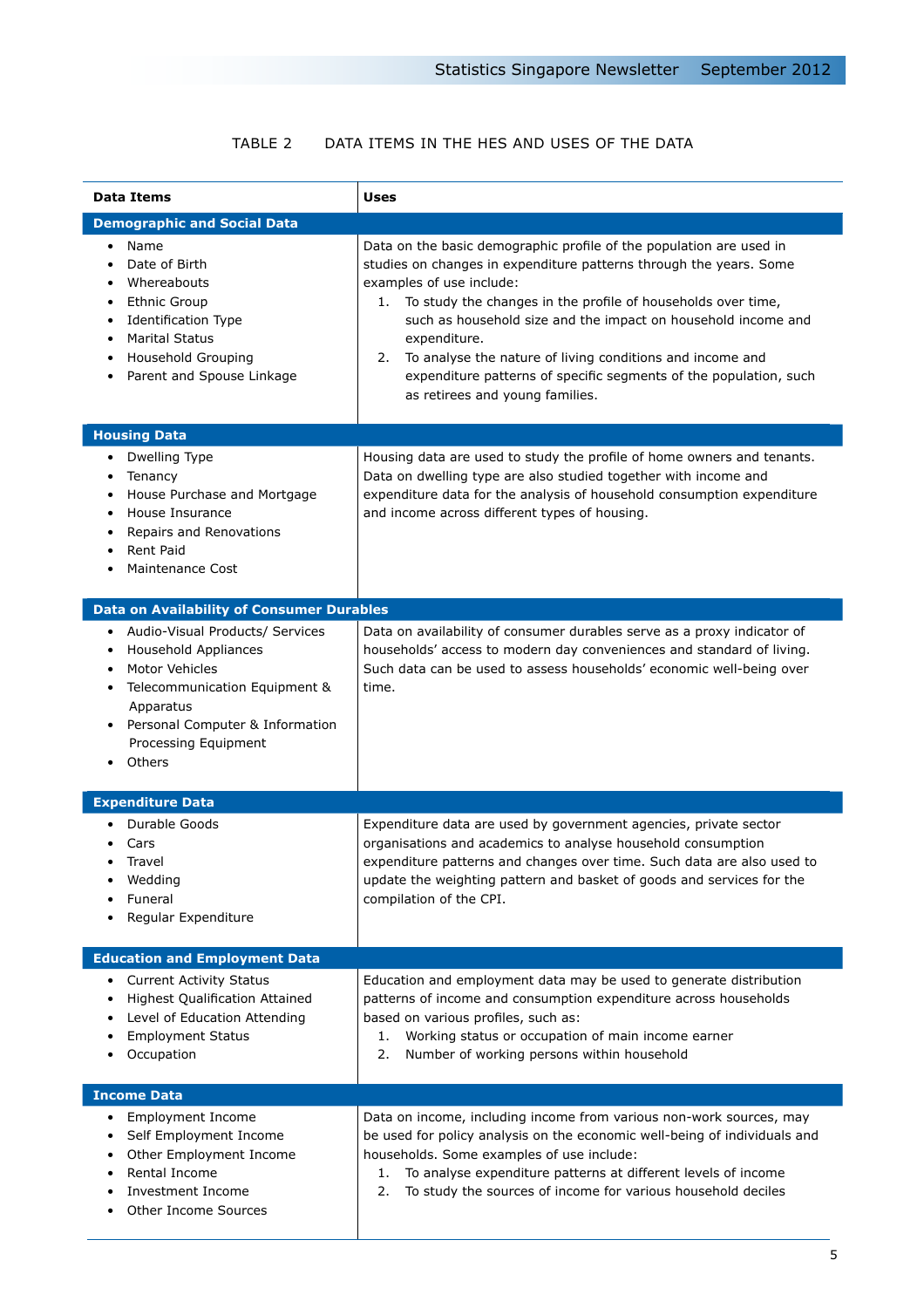## **Concluding Remarks**

The HES is an important national survey to collect information on the latest consumption expenditure of Singapore households. Respondents' cooperation

# **Availability of Consumer Durables in Households, 1972/73 – 2007/08**

Among the many varied uses of data from the HES, analysis of the trends in the availability of consumer durables in households over time provides useful insights into the lifestyle changes and quality of life of households.

This section outlines some observations on the evolving trends in the availability of selected consumer durables in households using data collected from the HES conducted in the 1970s to date.

## *Audio-Visual Products*

Availability of televisions among Singapore households had become almost universal, with over 99 per cent of households having at least one television set in 1997/98, compared with a corresponding figure of only 49 per cent in 1972/73 (Chart 1).

The proportion of households with video (VCD/DVD) and CD players and recorders2 rose from 20 percent in 1992/93 to 88 per cent in 2007/08.

is crucial to the success of the HES. The HES is conducted under the Statistics Act (Chapter 317) which ensures that all information supplied by households will be kept in confidence in accordance with the Statistics Act.

This increase could be attributed to more consumers switching from audio and video cassette recorders to video (VCD/ DCD) and CD players/recorders as the latter became more common and affordable.

In contrast, the number of households with video cassette recorders dropped sharply between 1997/98 and 2007/08 from 77 per cent to 13 per cent.

Between 1997/98 and 2007/08, the proportion of households with pay-television (pay-TV) subscriptions more than tripled from 14 per cent to 45 per cent.

#### CHART 1 AVAILABILITY OF AUDIO-VISUAL PRODUCTS AND SERVICES IN HOUSEHOLDS, 1972/73 - 2007/08



2 'VCD' refers to Video Compact Disc, 'DVD' refers to Digital Versatile Disc and 'CD' refers to Compact Disc. Data on availability of video (VCD/DVD) and CD players/recorders were first collected in HES 1992/93, and include laser disc players for HES 1992/93 and HES 1997/98.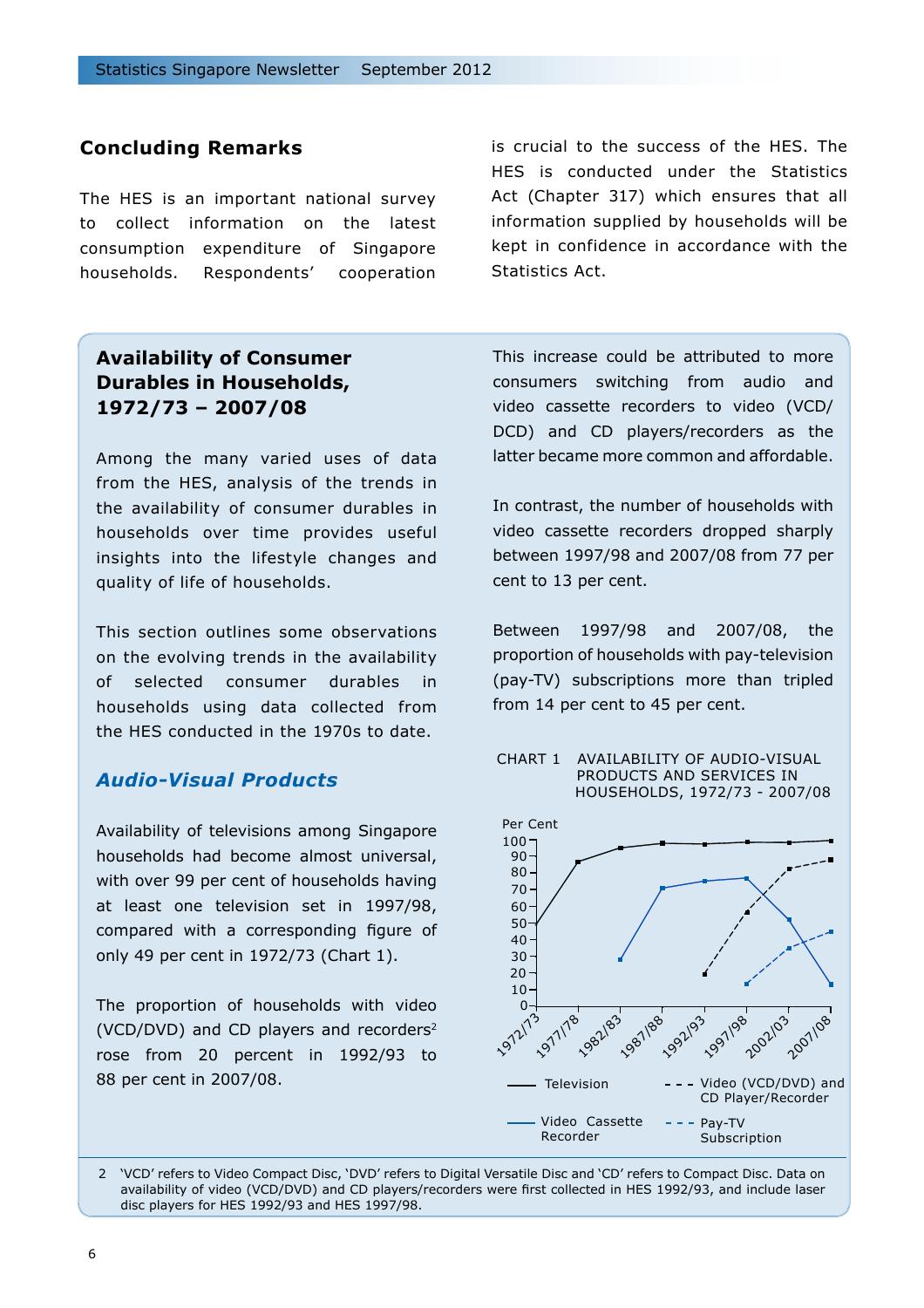## *Household Appliances*

Due to increasing affluence and a rising standard of living, the proportion of households with microwave ovens, airconditioners and washing machines rose steadily over the years to reach 61 per cent, 75 per cent and 95 per cent respectively in 2007/08 (Chart 2).





## *Personal Computer, Telecommunication Equipment and Services*

For the first time in 2007/08, the proportion of households with mobile phones (95 per cent) overtook the proportion of households with telephone lines (88 per cent) (Chart 3).

This is in contrast to 1992/93, when 95 per cent of households had at least one telephone line and only 7 per cent of households had at least one mobile phone.

The convenience and mobility of mobile phones with additional value-added services and competitive pricing had boosted the proportion of households with mobile phones.

The rising popularity of mobile phones had also contributed to the fall in the proportion of households with telephone lines as some households substituted their telephone lines with mobile phones.

CHART 3 AVAILABILITY OF PERSONAL COMPUTER, TELECOMMUNICATION EQUIPMENT AND SERVICES IN HOUSEHOLDS, 1987/88 - 2007/08



With rising proficiency in the use of information technology (IT) among the general population and the increased availability of more affordable personal computers (PCs) in the market, the proportion of households with desktop or laptop computers grew steadily from 11 per cent in 1987/88 to 77 per cent in 2007/08.

In tandem with the increase in the number of households with PCs, the proportion of households with Internet subscription/ access rose from 24 per cent in 1997/98 to 70 per cent in 2007/08.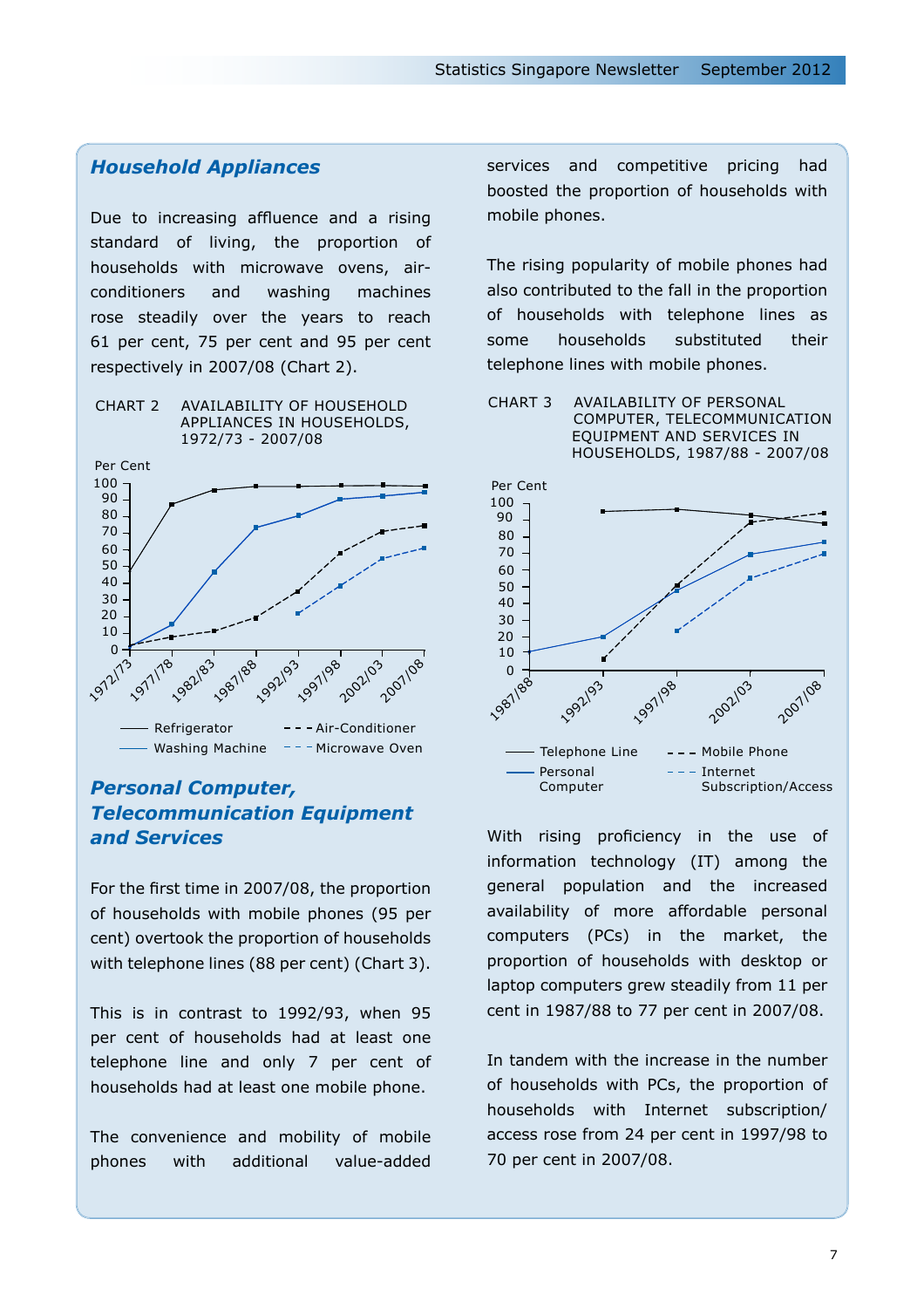# **Implementation of IMF Balance of Payments and International Investment Position Manual, Sixth Edition**

By Mr Justin Tai Wei Chuen and Miss Tracy Tan Li Ling Economic Accounts Division Singapore Department of Statistics

## **Introduction**

The Singapore Department of Statistics (DOS) compiles Singapore's balance of payments (BOP) which summarises economic transactions between Singapore residents and non-residents, as well as the international investment position (IIP), a statement showing at a point in time the value of Singapore's financial assets and liabilities with non-residents.

DOS has implemented the latest international statistical standards set out in the Balance of Payments and International Investment Position Manual, Sixth Edition (BPM6), and Singapore's BOP and IIP are now presented on a BPM6 basis.

The International Monetary Fund (IMF) published the final version of BPM6, which serves as an update to the previous Balance of Payments Manual, Fifth Edition (BPM5), in 2009.

The revised manual has incorporated changes to the methodological framework for the compilation of the BOP and IIP, taking into account recent economic developments such as globalisation, financial and technological innovations, increased emphasis on the use of the balance sheet in examining vulnerabilities, as well as the enhancement of consistencies between international accounts and national accounts.

This article highlights the main changes and improvements with the implementation of BPM6, and provides an analysis of the major accounts and aggregates in the new presentational format.

# **Major Changes and Improvements**

DOS has adopted major changes and enhancements to the compilation of Singapore's BOP and IIP, including external debt which is a subset of the IIP covering the outstanding amount of current debt liabilities owed to non-residents.

The implementation process mainly involved reclassifications and refinements to existing data items as well as the adoption of several methodological improvements.

With the completion of these changes, DOS has been compiling Singapore's BOP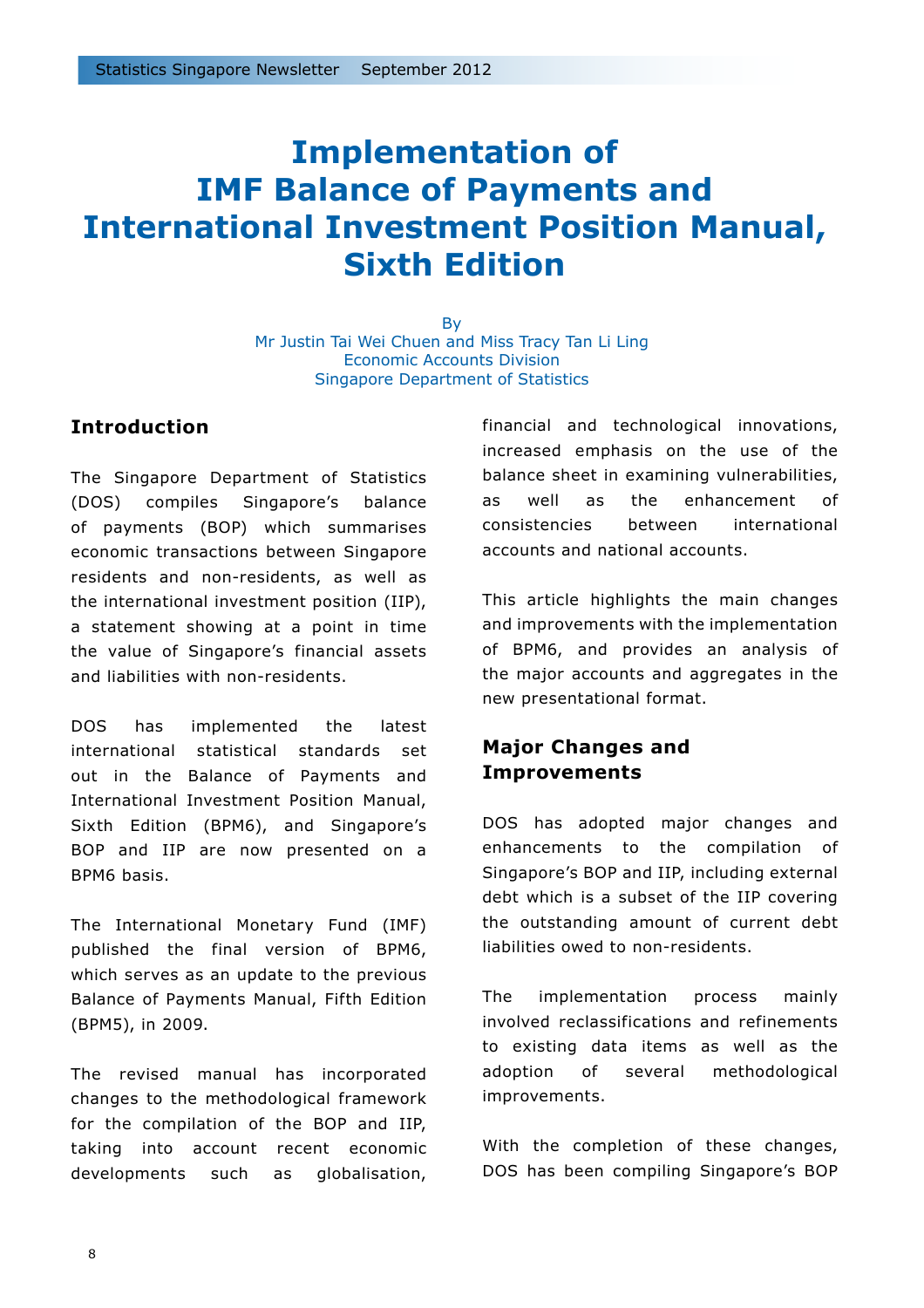and IIP statistics in accordance with the conceptual and compilation framework set out in BPM6 with effect from the Economic Survey of Singapore for 2011 and the release of IIP 2011.

### *Current Account*

The BOP current account records trade in goods and services, along with primary and secondary income flows. Most of the changes affect the goods account and services account, resulting in further differentiation and greater clarity in distinguishing between the values of physical goods traded and services performed.

## *Goods Account*

Major changes to the goods account include the reclassification of merchanting from services to goods, the exclusion of migrants' personal effects, as well as the moving of repairs on goods and processing fees to the services account.

Merchanting refers to the purchase and subsequent resale of goods abroad, with the goods not entering or leaving the compiling economy in the process. Previously recorded as the provision of merchanting services and classified as a services transaction, goods under merchanting have now been reclassified to the goods account in BPM6, with the difference between the value of goods acquired and sold recorded as net exports of goods under merchanting.

The movement of migrants' personal effects, which arise when individuals move their residence from one economy to another, was formerly recorded in the goods account under BPM5.

This was an exception to the principle of change in economic ownership, a term introduced in BPM6 taking into account the risks and rewards of ownership.

With the elimination of these exceptions under BPM6, migrants' personal effects are no longer recorded as international transactions and are excluded from the BOP.

The main differences between the goods accounts under BPM5 and BPM6 are presented in Table 1.

## *Services Account*

In recognition of its growing importance and contribution to global trade, BPM6 also introduced several improvements to the compilation of trade in services statistics.

| BPM5              | BPM6                                      | <b>Key Changes</b>       |
|-------------------|-------------------------------------------|--------------------------|
|                   | Net exports of goods under<br>merchanting | Reclassified to goods    |
| Migrants' effects | -                                         | Removed from the BOP     |
| Repairs on goods  | $\overline{\phantom{0}}$                  | Reclassified to services |
| Processing fees   | -                                         | Reclassified to services |

#### TABLE 1 KEY CHANGES TO BOP GOODS ACCOUNT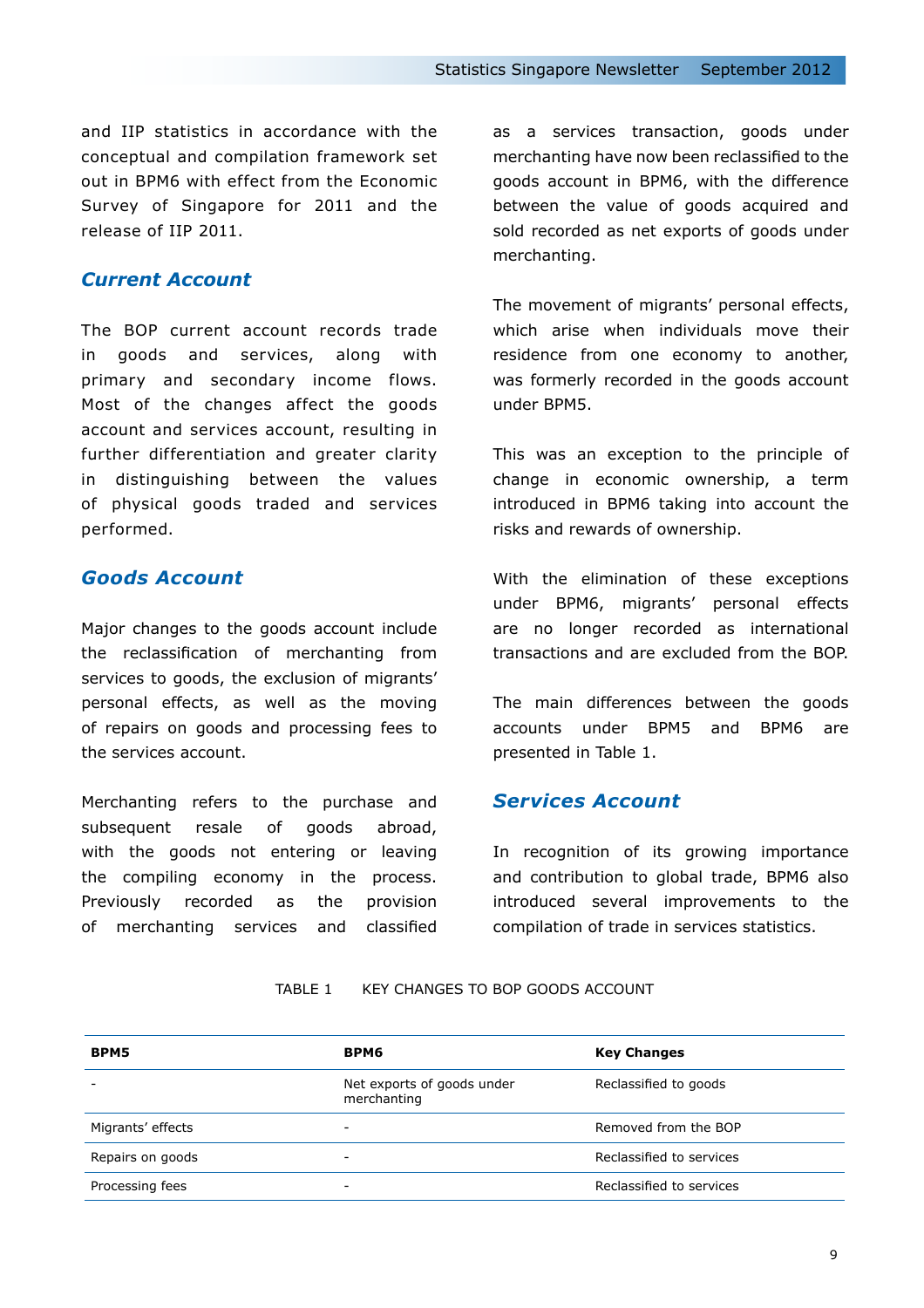The main changes include the introduction of maintenance and repair services as a major services category, the inclusion of financial intermediation services indirectly measured (FISIM) in financial services, and the reclassification of merchanting from the services account to the goods account.

Maintenance and repair services include maintenance and repairs performed on ships, aircraft and other transportation equipment. Classified as repairs on goods in the goods account under BPM5, such maintenance and repairs have been reclassified to services and included as a new standard component in the BOP services account under BPM6.

FISIM is generated when financial intermediaries such as banks, which provide services when taking in deposits and making loans, charge for these services indirectly by offering lower rates of interest to their depositors and levying higher rates of interest on their borrowers.

Whereas previously included indistinguishably under interest in investment income, FISIM

has been reclassified to financial services based on the new BPM6 guidelines. In addition, margins on debt securities, or implicit service charges associated with the buying and selling of debt securities, have also been included in financial services.

Other major changes to trade in services statistics include the formation of telecommunications, computer and information as a new major services category (by incorporating telecommunications services, license fees for the use of computer software and multimedia previously under royalties, and sales and purchases of related intellectual property ownership rights, with computer and information services) as well as the incorporation of sales and purchases of outcomes of research and development (R&D) along with manufacturing and processing services in other business services.

Table 2 provides a summary of the major changes to the services account with the implementation of BPM6.

| <b>BPM5</b>                    | BPM6                                            | <b>Key Changes</b>                                                                                                                                  |  |  |
|--------------------------------|-------------------------------------------------|-----------------------------------------------------------------------------------------------------------------------------------------------------|--|--|
|                                | Maintenance and repair services                 | Reclassified to services                                                                                                                            |  |  |
| Financial                      | Financial                                       | Includes FISIM and margins on debt securities                                                                                                       |  |  |
| Communication                  |                                                 | Reclassified to transport and telecommunications,<br>computer and information                                                                       |  |  |
| Computer and Information       | Telecommunications, computer<br>and information | Includes telecommunication services                                                                                                                 |  |  |
|                                |                                                 | Includes license fees for the use of computer<br>software and multimedia / sales and purchases of<br>related intellectual property ownership rights |  |  |
| Royalties                      | Charges for the use of intellectual<br>property | Excludes license fees for the use of computer<br>software and multimedia                                                                            |  |  |
| <b>Other Business Services</b> | <b>Other Business Services</b>                  | Excludes merchanting                                                                                                                                |  |  |
|                                |                                                 | Includes manufacturing and processing services<br>(processing fees)                                                                                 |  |  |
|                                |                                                 | Includes sales and purchases of outcomes of R&D                                                                                                     |  |  |
|                                |                                                 |                                                                                                                                                     |  |  |

#### TABLE 2 KEY CHANGES TO BOP SERVICES ACCOUNT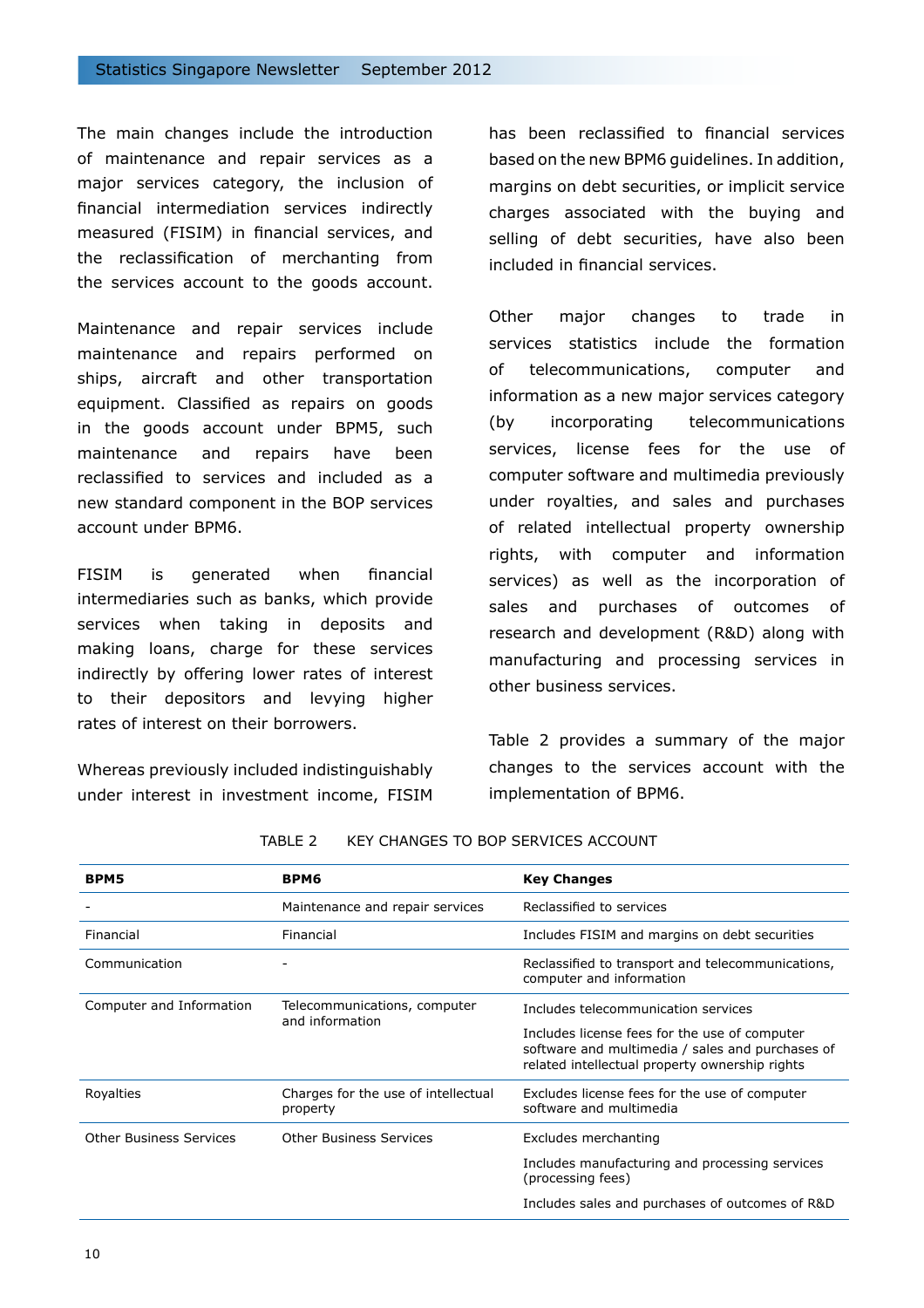# *Primary and Secondary Income Accounts*

The primary income account replaces the income account in the BOP with the adoption of BPM6.

It consists mainly of investment income and compensation of employees, and has been adjusted to reflect pure interest flows with the inclusion of FISIM in financial services.

Current transfers under BPM5, which mainly comprise cross-border remittances, have also been renamed as the secondary income account under BPM6.

Administrative data on remittances have replaced the use of data models to derive estimates of cross-border remittances.

In addition, associated transfers relating to nonlife insurance services receipts and payments in terms of net premiums and claims are also recorded as secondary income flows.

The capital account in the BOP includes acquisitions and disposals of nonproduced, nonfinancial assets in the form of marketing assets such as trademarks and franchises.

With the removal of financial assets and liabilities of migrants moving from one economy to another based on BPM6 recommendations (similar to the removal of migrants' personal effects in the goods account), the capital account is no longer shown as a separate series and is instead consolidated under the financial account to maintain the confidentiality of data reported by individual respondents.

### *Financial Account and IIP*

Several changes have been made to the coverage and conceptual treatment of the BOP financial account, which records the net acquisition of financial assets and the net incurrence of financial liabilities.

Due to the close relationships among the various statistical aggregates within the international accounts, DOS has also aligned and integrated the changes to the financial account with Singapore's IIP and external debt statistics.

Both the financial account and IIP consist of functional categories such as direct investment, portfolio investment, financial derivatives and other investment.

An illustration of the key changes to the financial account in the BOP and IIP is shown in Table 3.

With the implementation of BPM6 and to be in line with international standards, DOS has changed the treatment of Asian Currency Units or ACUs (offshore banking units) from nonresident to resident institutional units.

The new treatment of ACUs has an impact across all functional categories in the financial account and IIP, with crossborder transactions and holdings of such units recorded under the deposit-taking or banking sector.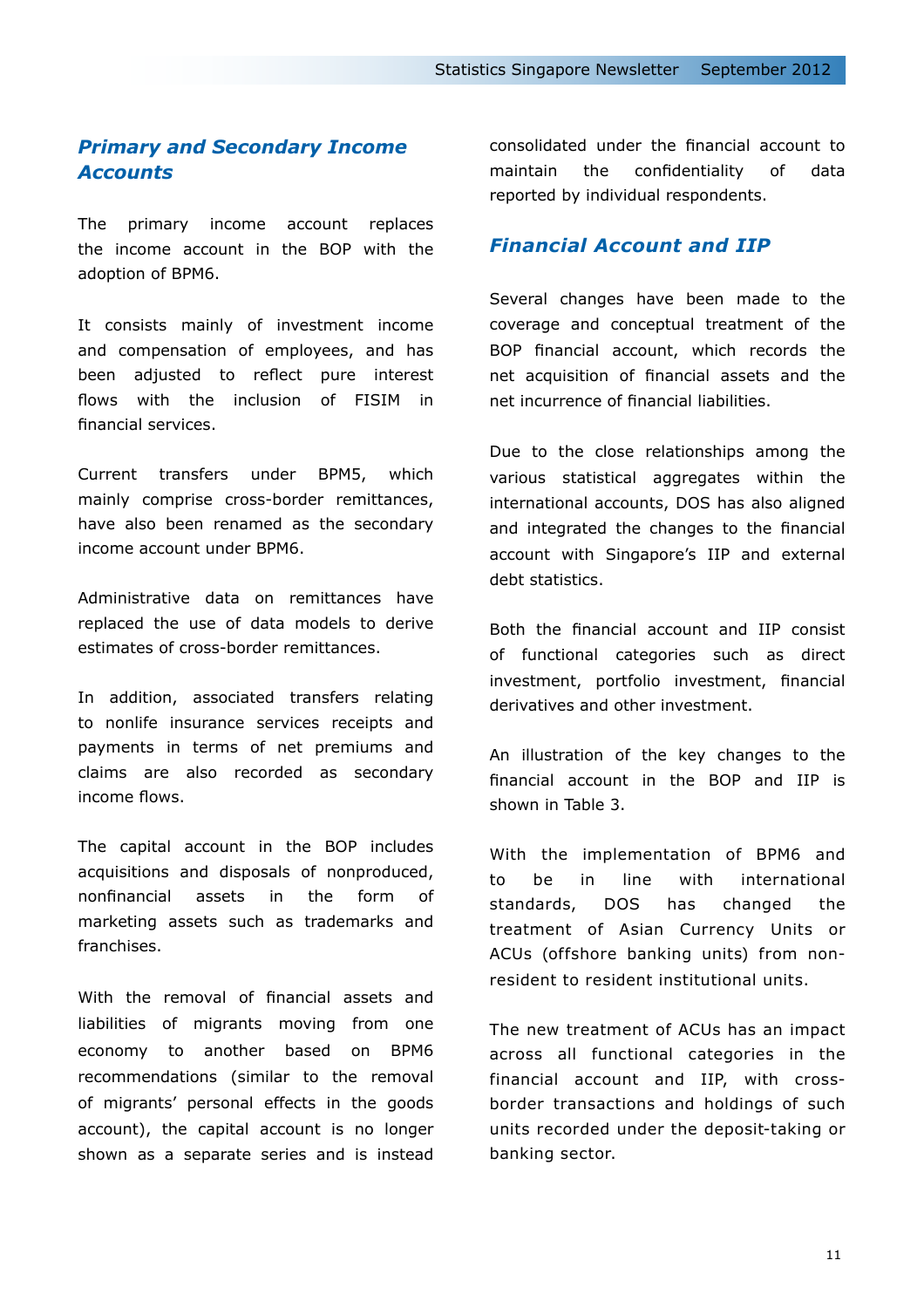## *Direct Investment*

Direct investment is now compiled according to the asset/liability principle in the BOP and IIP.

Based on the asset/liability presentation, investment from the direct investor to the direct investment enterprise will be recorded as outflows and stock of assets of the resident economy of the direct investor, while reverse investment from the direct investment enterprise to the direct investor, which had previously been netted off based on the directional principle, will be recorded as inflows and liabilities.

## *Financial Derivatives*

Financial derivatives, or financial instruments whose values are derived from other financial instruments, indicators or commodities, has been introduced as a major functional category.

With the incorporation of financial derivatives, the financial account and IIP include all the functional categories recommended in BPM6.

### *Other Investment*

Under other investment, interbank positions have been reclassified from loans to currency and deposits. BPM6 recommends that all interbank positions other than securities and accounts receivable/payable be classified as deposits to ensure symmetry in recording.

In addition, allocations of Special Drawing Rights<sup>1</sup> or SDRs, previously not recognised as a liability and excluded from the BOP financial account and IIP, are now recorded as the incurrence of long-term liabilities.

| <b>BPM5</b>                                         | BPM6                                       | <b>Key Changes</b>                                                            |
|-----------------------------------------------------|--------------------------------------------|-------------------------------------------------------------------------------|
| Direct Investment<br>Abroad<br>In Reporting Country | Direct Investment<br>Assets<br>Liabilities | Presented according to the asset/liability<br>principle                       |
|                                                     | <b>Financial Derivatives</b>               | Introduced as a new functional category                                       |
| Other Investment                                    | Other Investment                           | Interbank positions reclassified from loans<br>to currency and deposits       |
|                                                     |                                            | New allocations of SDRs treated as the<br>incurrence of long-term liabilities |

#### TABLE 3 KEY CHANGES TO BOP FINANCIAL ACCOUNT AND IIP

1 Special Drawing Rights are interest-bearing international reserve assets created by the IMF to supplement other reserve assets of member countries.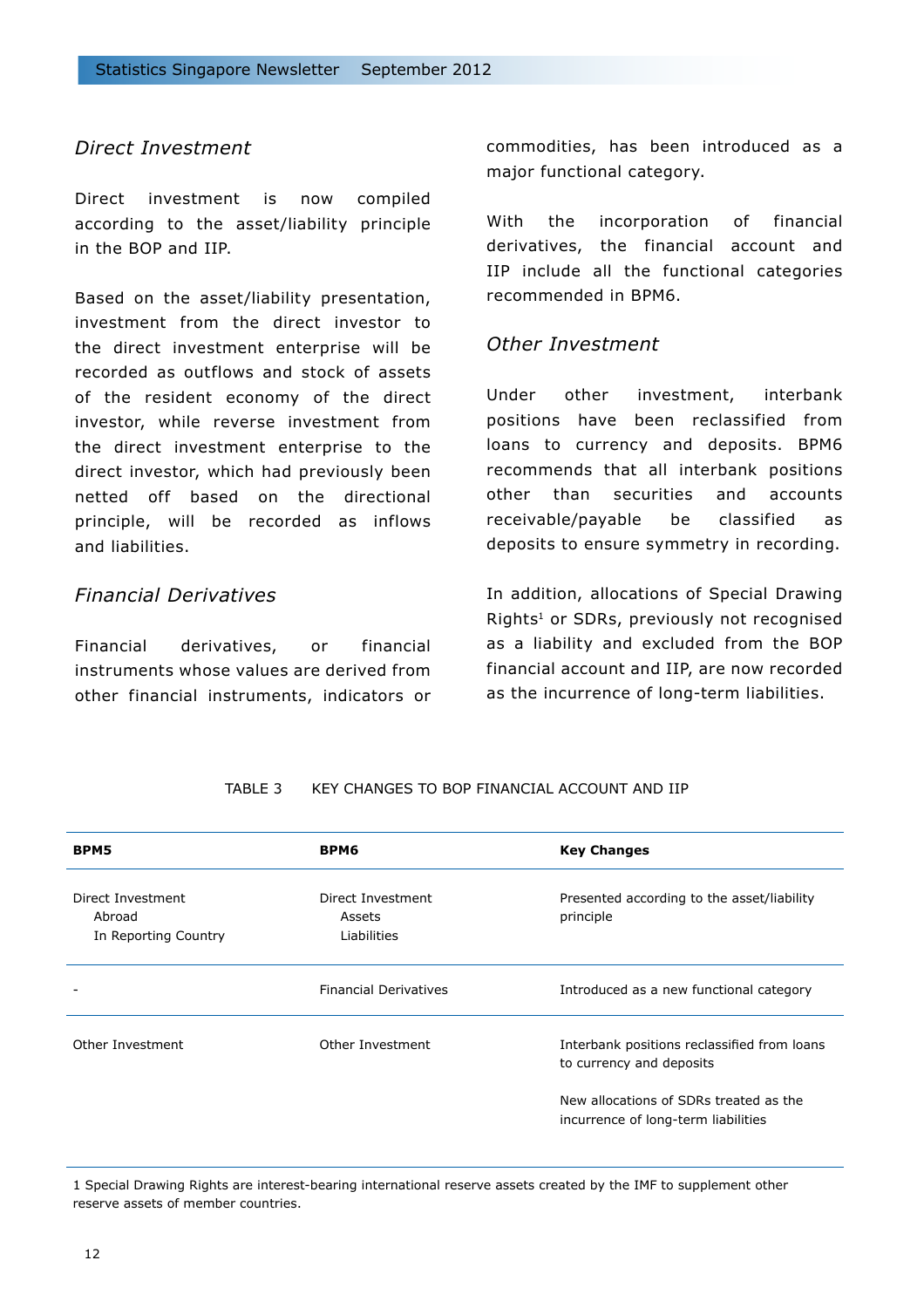# **Trends of Major Accounts and Aggregates**

## *Balance of Payments*

### *Current Account*

The current account balance in the BOP and the key analytical balances of its standard components presented on a BPM6 basis are shown in Table 4.

Singapore's current account has been recording consistent surpluses over the years, largely underpinned by strong surpluses in the goods account.

The positive balance on the current account increased from 2004 to 2007 as the goods surplus widened while the services deficit narrowed during the period.

After declining significantly in 2008, the current account surplus increased on the back of an expansion in trade in goods along with the reversal of services deficits to surpluses in recent years (Chart 1).

The goods account surplus rose steadily as the growth of general merchandise exports outpaced that of imports for most years, with the exception of a decline in the surplus in 2008.

With the contraction in external trade when the world economy went into recession in 2009, the trade surplus in goods rebounded as imports fell more than exports. The surplus rose further and peaked in 2010 following the recovery of global trade and improvements in economic conditions.

The deficit in the services account declined significantly from 2005 to 2008, with services receipts rising faster than payments resulting from increased freight earnings and expansion in exports of financial and travel services.

The services shortfall further widened in 2009 as exports and imports of services fell in the midst of the global economic recession, but reversed to surpluses in subsequent years on the backdrop of increasing receipts from transport and travel services (Chart 2).

|                          |        |         |         |        | S\$ billion |
|--------------------------|--------|---------|---------|--------|-------------|
|                          | 2007   | 2008    | 2009    | 2010   | 2011        |
| Current Account Balance  | 69.1   | 37.3    | 43.8    | 75.7   | 71.7        |
| Goods Balance            | 86.0   | 58.9    | 68.8    | 86.0   | 84.8        |
| Services Balance         | $-3.8$ | $-3.8$  | $-4.6$  | 2.1    | 2.3         |
| Primary Income Balance   | $-8.5$ | $-12.6$ | $-14.5$ | $-5.4$ | $-7.0$      |
| Secondary Income Balance | $-4.5$ | $-5.3$  | $-5.8$  | $-7.0$ | $-8.4$      |

#### TABLE 4 CURRENT ACCOUNT - KEY ANALYTICAL BALANCES

Note: Figures may not add up due to rounding.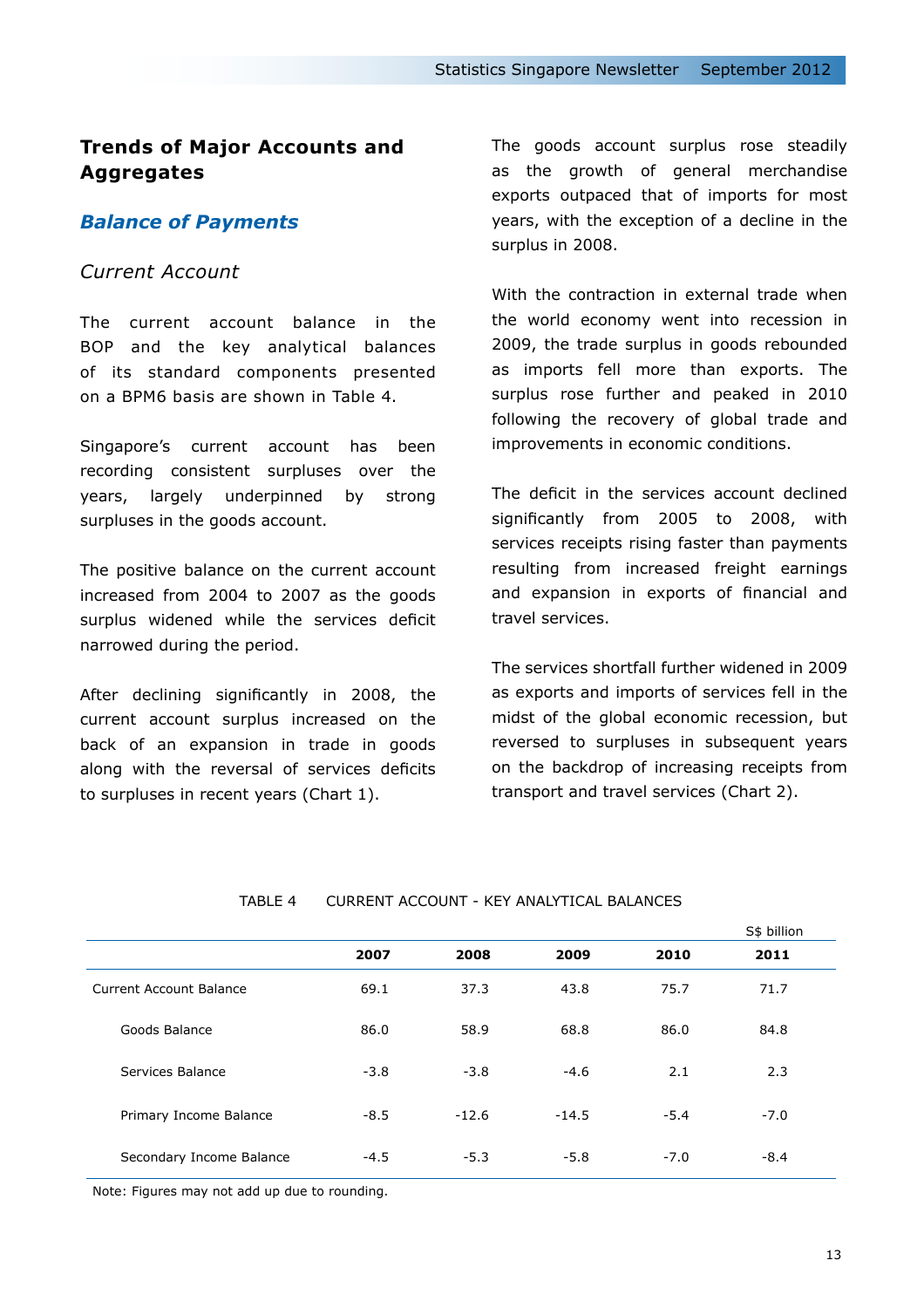

CHART 1 CURRENT ACCOUNT

CHART 2 GOODS AND SERVICES ACCOUNTS

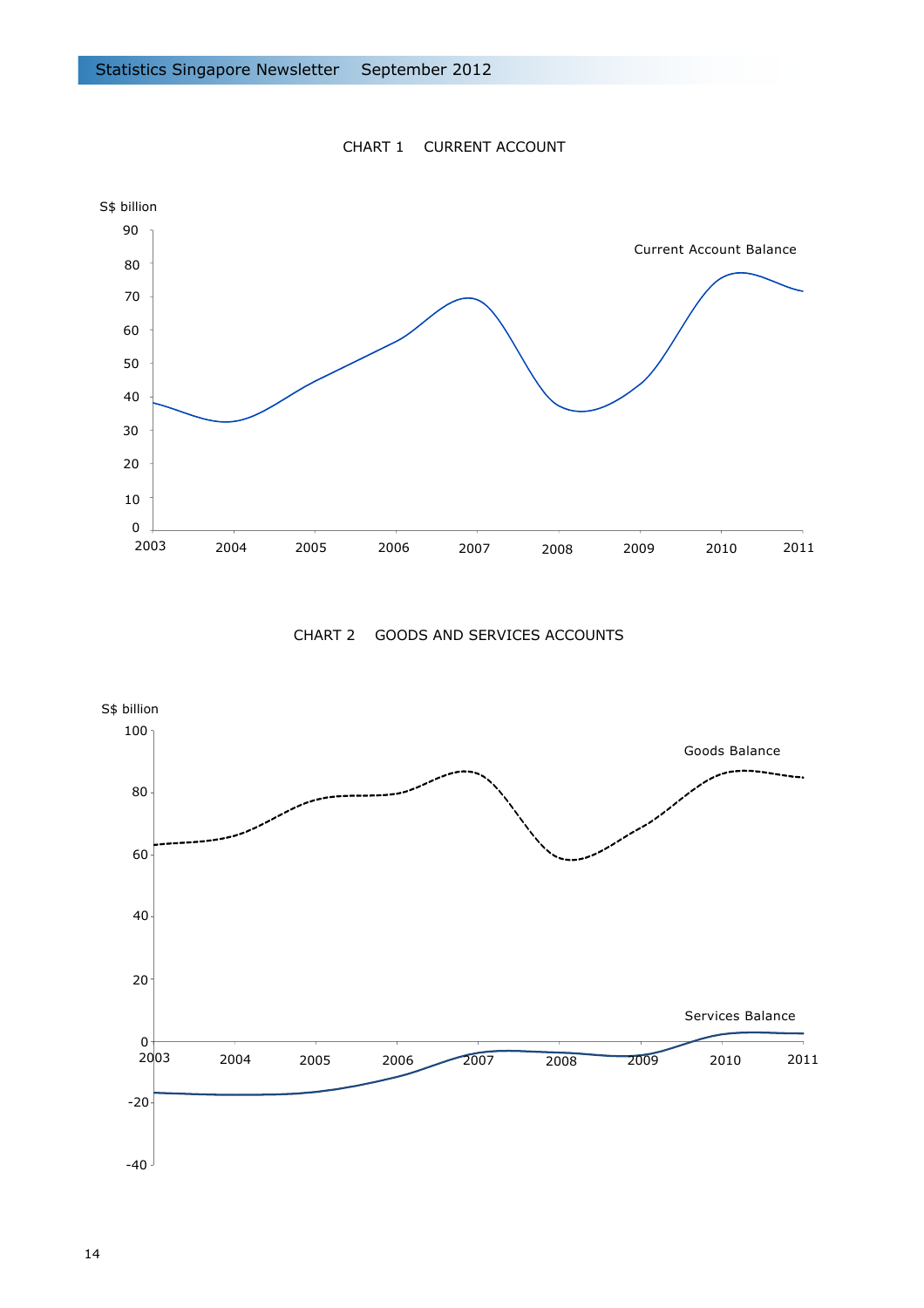Both the primary and secondary income accounts registered deficits from 2003 to 2011. The rising net transfer payments in the secondary income account were due to increases in overseas remittances by foreigners working in Singapore, while annual net payments in primary income were largely attributable to healthy returns for foreign investors from significant inward foreign direct investment (FDI) in the local economy.

## *Financial Account*

Table 5 presents the BOP financial account in the new BPM6 format, along with the major functional categories of the account.

The financial account deficit rose significantly from 2004 to 2007 as a result of increasing net outflows in other investment and portfolio investment. With the reversal of net outflows in portfolio investment to significant net inflows in 2008, net shortfalls declined significantly and have since been relatively volatile due to continued uncertainties in external conditions in the world economy (Chart 3).

Net assets in portfolio investment rose significantly in 2007 but reversed to net inflows in the following year due to the withdrawal of investments in foreign debt securities by deposit-taking corporations (i.e. the banking sector). Portfolio investment flows have reflected movements in the banking sector over the years. Similar to portfolio investment, financial derivatives has also been recording net outflows since 2006 (the first reference year for which data on cross-border derivative transactions are available), except for net inflows in 2008.

Other investment has been relatively volatile and driven by movements in all institutional sectors. While recording net outflows in general at an overall level, other investment in the banking sector has been registering consistent net inflows with the exception of significant net outflows coinciding with the financial crisis of 2008 and moderation of economic growth in 2011.

In contrast to other functional categories, direct investment has been recording constant net inflows, as liabilities exceeded assets on a yearly basis (Chart 4).

|                              |         |         |         |         | S\$ billion |
|------------------------------|---------|---------|---------|---------|-------------|
|                              | 2007    | 2008    | 2009    | 2010    | 2011        |
| Financial Account Balance    | $-39.4$ | $-21.9$ | $-33.0$ | $-17.6$ | $-50.4$     |
| Direct Investment            | 15.1    | 7.1     | 9.8     | 37.4    | 48.8        |
| Portfolio Investment         | $-71.5$ | 16.4    | $-58.4$ | $-36.7$ | $-36.1$     |
| <b>Financial Derivatives</b> | $-0.8$  | 2.8     | $-25.6$ | $-13.1$ | $-14.0$     |
| Other Investment             | 17.8    | $-48.1$ | 41.3    | $-5.2$  | $-49.0$     |

#### TABLE 5 FINANCIAL ACCOUNT - KEY ANALYTICAL BALANCES

Note: Figures may not add up due to rounding.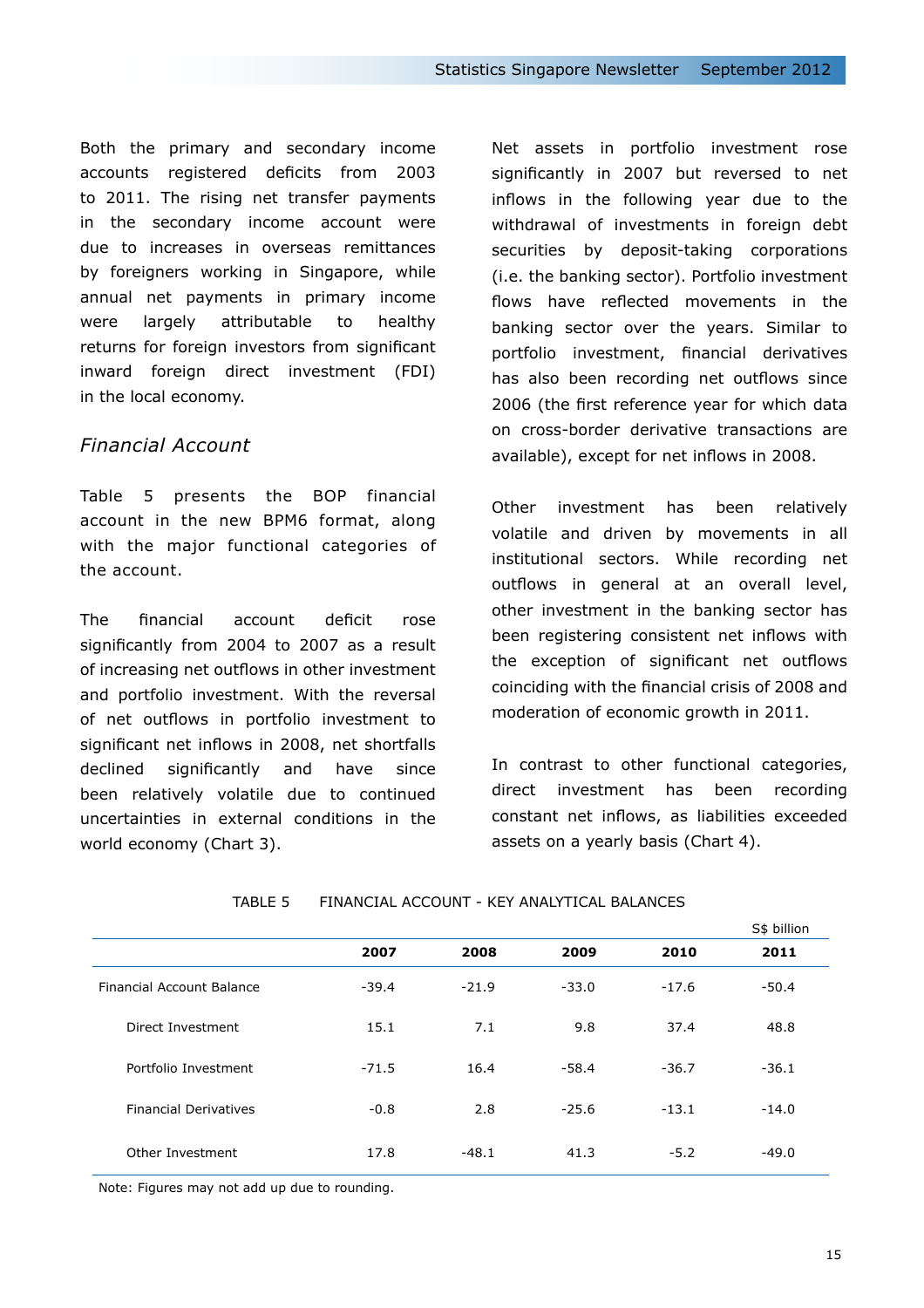





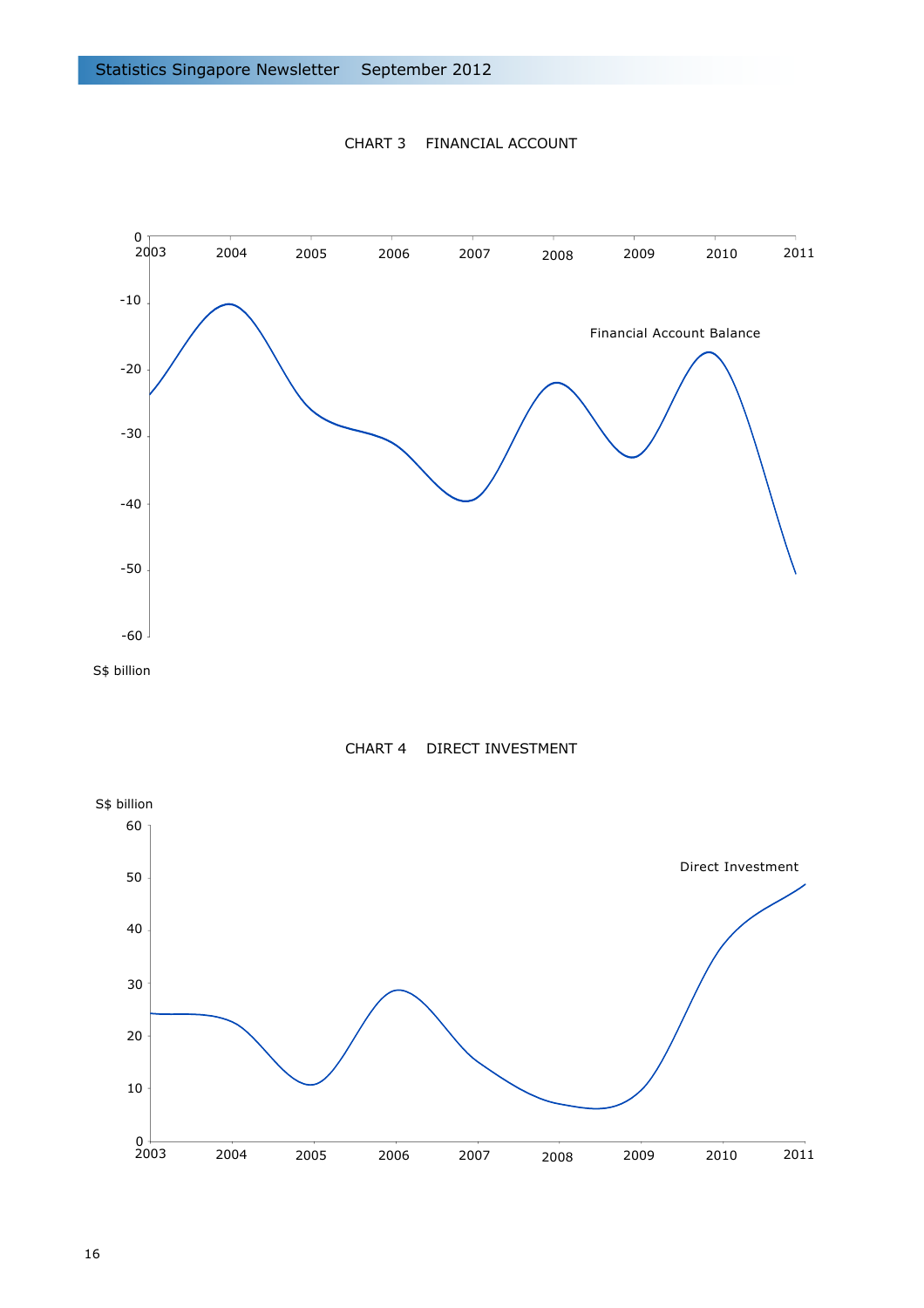Direct investment net liabilities fell in 2008 as investors withheld cross-border investments with the advent of the financial crisis, but rebounded sharply thereafter as inward FDI rose with the strong recovery of the Singapore economy in 2010.

## *International Investment Position*

As a net creditor nation, Singapore's IIP has been recording net asset positions as resident holdings of external assets (overseas investment) consistently exceeded external liabilities (Chart 5). The net IIP rose steadily from 2003 to 2006 as the growth in overseas investment outpaced that of total liabilities or foreign investment.

With the onset of the global financial crisis, the net IIP asset position decreased over the next two years as the stock of liabilities rose faster than assets in 2007 while both overseas investment and foreign investment fell in 2008.

The net IIP has since increased from 2009 onwards with the recovery of external assets.

The stock of overseas investment, largely driven by portfolio investment assets, generally increased over the period of 2003 to 2011, with the exception of 2008.

Foreign investment in Singapore also grew over the years, but declined in 2008 and 2009 respectively on the back of decreasing liabilities in portfolio investment followed by a reduction in other investment and financial derivative liabilities.



CHART 5 INTERNATIONAL INVESTMENT POSITION AND EXTERNAL DEBT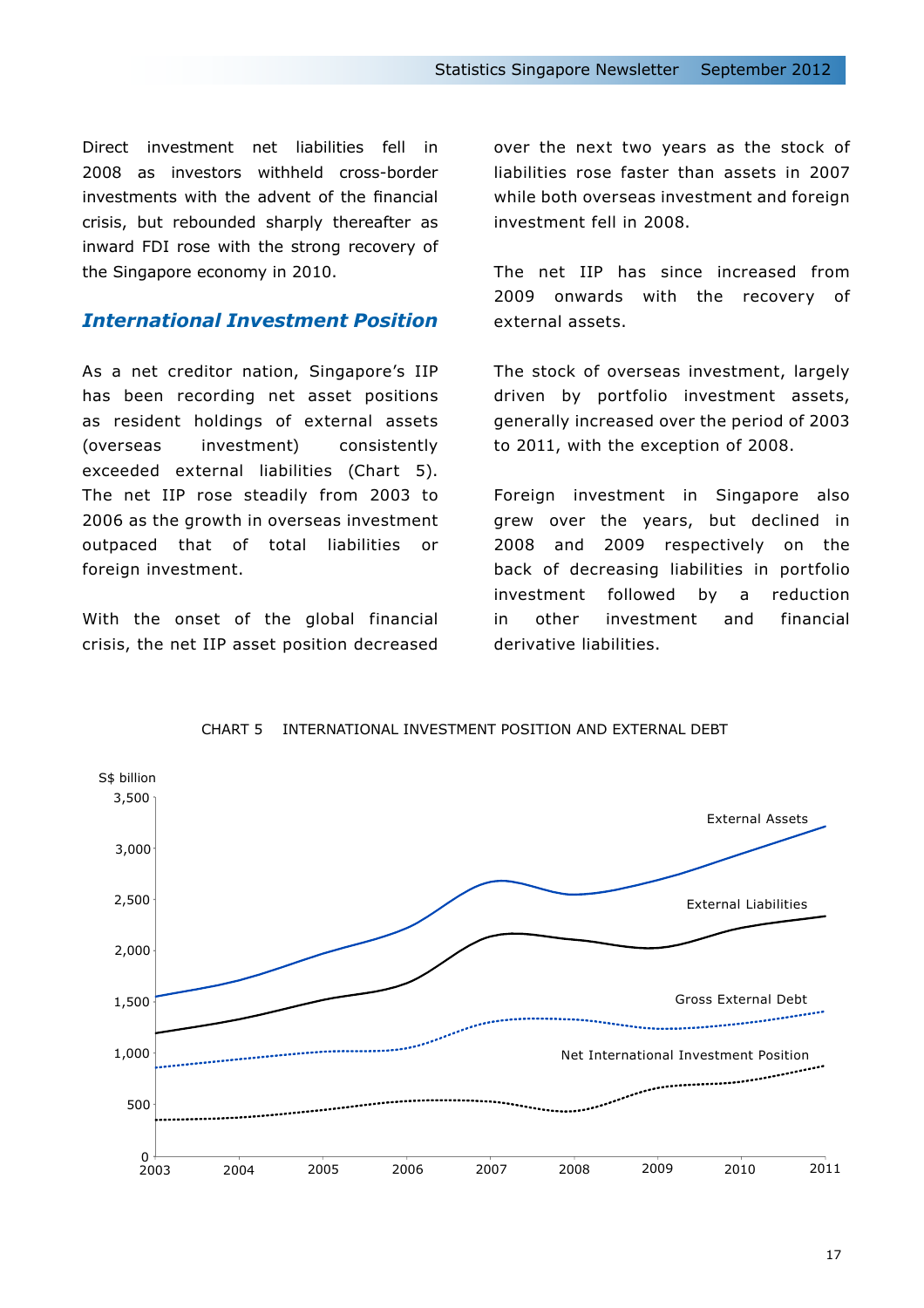In addition, gross external debt, which constitutes part of external liabilities, rose in most years except for 2009 with the deposit-taking or banking sector accounting for the bulk of total debt liabilities.

## **Concluding Remarks**

The implementation of BPM6 has been a major exercise undertaken by DOS to bring Singapore's BOP and IIP in line with the latest international statistical standards and guidelines.

The successful adoption of BPM6 recommendations has enhanced the coherence of Singapore's international accounts and increased its relevance to underlying economic conditions.

DOS will continue to conduct additional research and reviews on further conceptual issues highlighted in BPM6, with a view to developing new methodologies and data sources for further improvements and enhancements to the quality and analytical usefulness of Singapore's BOP and IIP statistics*.*

# **Overseas Visitors**

The Singapore Department of Statistics (DOS) welcomed a five-member delegation from Guangxi Zhuang Autonomous Region, China over the past six months.

Topics discussed included the annual and short-term industry surveys conducted by DOS that cover the logistics sector.

# **Contents**

- **Household Expenditure 1 Survey 2012/2013**
- **Availability of Consumer 6 Durables in Households, 1972/73 – 2007/08**
- **Implementation of IMF 8 Balance of Payments and International Investment Position Manual, Sixth Edition**

The *Statistics Singapore Newsletter* is issued half-yearly by the Singapore Department of Statistics.

It aims to provide readers with news of recent research and survey findings. It also serves as a vehicle to inform readers of the latest statistical activities in the Singapore statistical service.

Contributions and comments from readers are welcomed.

Please address all correspondence to:

The Editor *Statistics Singapore Newsletter* 100 High Street #05–01 The Treasury Singapore 179434

Fax : 65 6332 7689 Email: info@singstat.gov.sg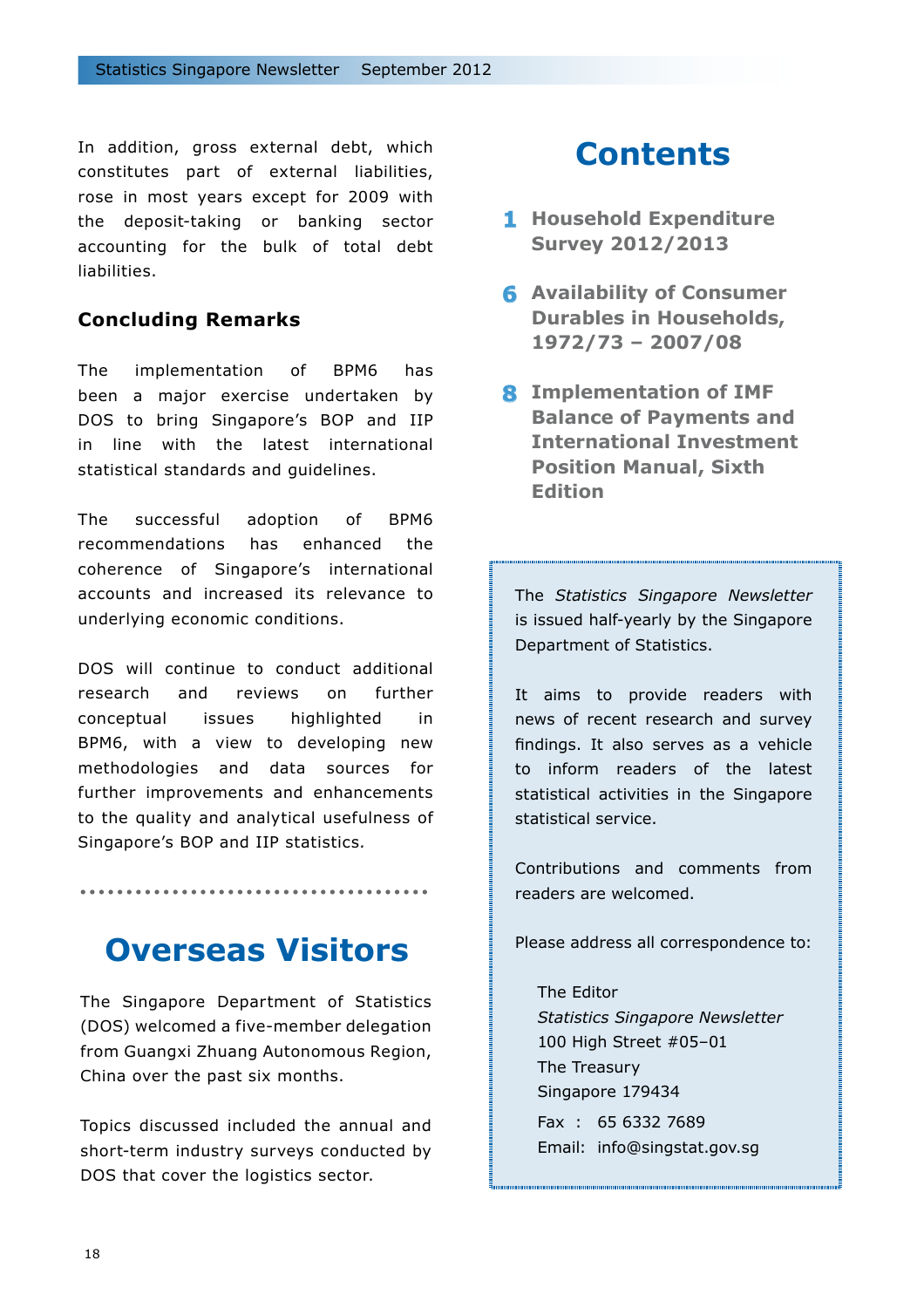## Dear Readers,

Starting from 2013, the Statistics Singapore Newsletter (SSN) will only be available online. It will continue to be published twice yearly on the SingStat website.

You may read the online newsletter via the following weblink: http://www.singstat.gov.sg/pubn/pubn.html#ssn

To receive email or SMS notifications on the release of SSN or other statistical releases, you may subscribe to SingStat Express at: http://www.singstat.gov.sg/express/

We would like to take this opportunity to thank you for your continued support and readership of the SSN.

# **Yearbook of Statistics 2012 is now available**



An annual publication of the Singapore Department of Statistics, the Yearbook of Statistics (YOS) 2012 features important statistical series on Singapore's economy and population.

Organised into 24 sections, it presents an up-to-date and useful statistical record of the key economic and social characteristics of Singapore.

**Download** YOS 2012 at http://www.singstat.gov.sg/pubn/ reference.html#yos